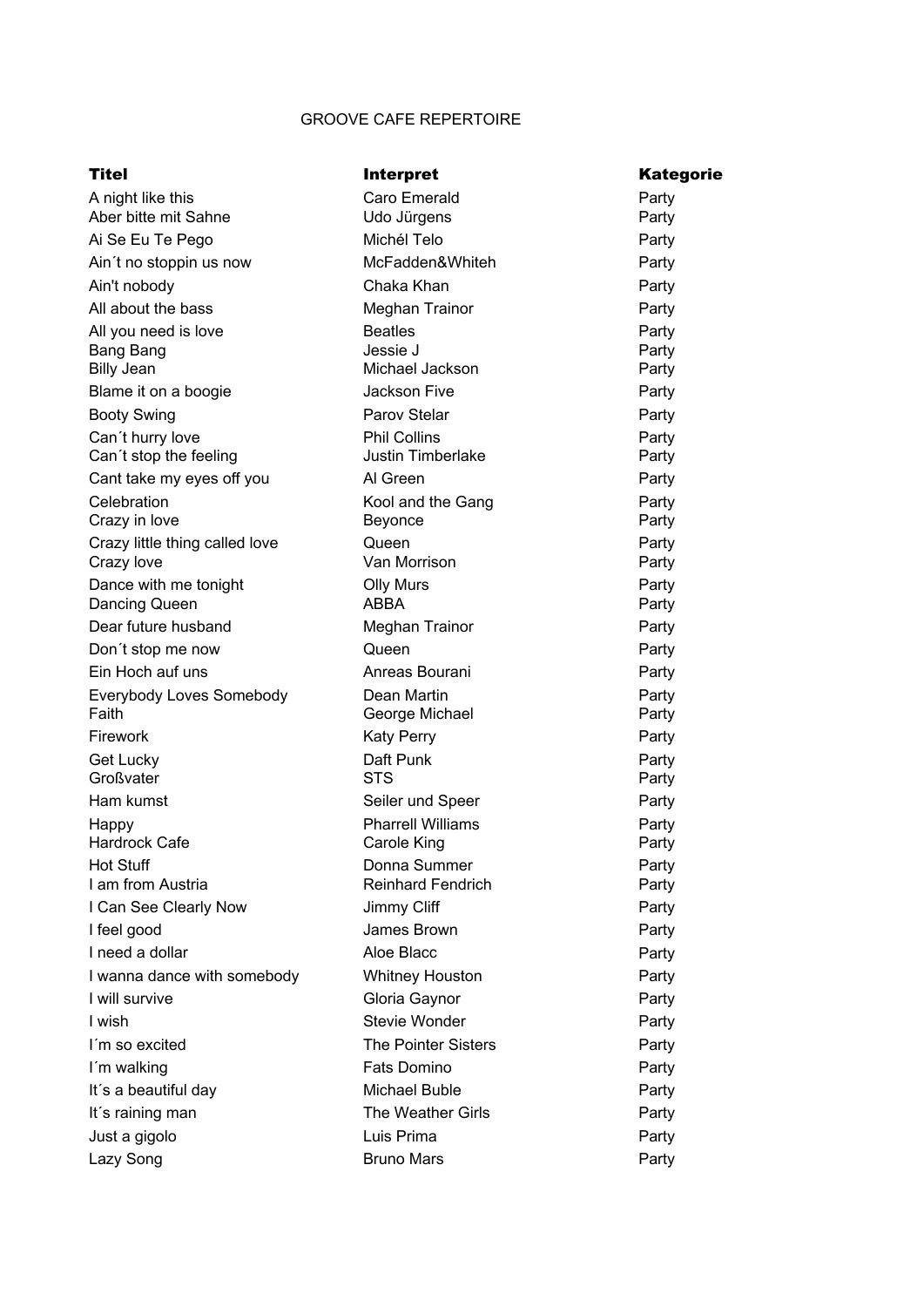| Lets Twist Again                       | Chubby Checker                                 | Party          |
|----------------------------------------|------------------------------------------------|----------------|
| Locked out of heaven                   | <b>Bruno Mars</b>                              | Party          |
| Love is in the Air                     | John Paul Young                                | Party          |
| Love Never felt so good<br>Love on Top | Justin Timberlake & Michael Jackson<br>Beyonce | Party<br>Party |
| Love Song                              | <b>Sara Bareilles</b>                          | Party          |
| Make you feel my love                  | Adele                                          | Party          |
| Marry You                              | <b>Bruno Mars</b>                              | Party          |
| Master Blaster                         | <b>Stevie Wonder</b>                           | Party          |
| Mercy                                  | Duffy                                          | Party          |
| Moves like Jagger                      | Marron 5                                       | Party          |
| Mr Saxobeat                            | Alexandra Stan                                 | Party          |
| Mr. Saxobeat                           | Alexandra Stan                                 | Party          |
| Nine to five                           | Dolly Parton                                   | Party          |
| One Day                                | <b>Bakermaat</b>                               | Party          |
| Pata Pata                              | Miriam Makeba                                  | Party          |
| Perfect                                | <b>Fairground Attraction</b>                   | Party          |
| Pick up the pieces                     |                                                | Party          |
| Reggae-Medley                          | Bob Marley/Jimmy Cliff                         | Party          |
| Rehab                                  | Amy Winehouse                                  | Party          |
| Rolling in the deep                    | Adele                                          | Party          |
| Running Man                            | <b>Ollie Gabriel</b>                           | Party          |
| Say a little prayer                    | Areatha Franklin                               | Party          |
| Shake a tail feather                   | Ray Charles                                    | Party          |
| Shake it off                           | Tayler swift                                   | Party          |
| Shut up and dance                      | Walk the moon                                  | Party          |
| Signed sealed delivered                | <b>Stevie Wonder</b>                           | Party          |
| Simply the best<br><b>Sir Duke</b>     | <b>Tina Turner</b><br><b>Stevie Wonder</b>     | Party<br>Party |
| Skys full of stars                     | Coldplay                                       | Party          |
| Somekind of wonderful                  | <b>Michael Buble</b>                           | Party          |
| Something Beautiful                    | Robbie Williams                                | Party          |
| Son of a preacherman                   | <b>Dusty Springfield</b>                       | Party          |
| <b>Staceys Mum</b>                     | <b>Fountains of Wayne</b>                      | Party          |
| Sugar                                  | Maroon 5                                       | Party          |
| <b>Summer Dreaming</b>                 | Kate Yanai                                     | Party          |
| Sunny                                  | Donna Summer                                   | Party          |
| Superstition                           | Stevie Wonder                                  | Party          |
| Thank you for being a friend           | <b>Andrew Gold</b>                             | Party          |
| The lazy song                          | <b>Bruno Mars</b>                              | Party          |
| The Story                              | Sara Ramirez                                   | Party          |
| This Masquerade                        | George Benson                                  | Party          |
| Treasure                               | <b>Bruno Mars</b>                              | Party          |
| Überdosis Gfühl                        | Gert Steinbäcker                               | Party          |
| Unchain my heart                       | Ray Charles                                    | Party          |
| Up where we belong                     | Joe Cocker/Jennifer Warnes                     | Party          |
| Uptown Funk<br>Valerie                 | <b>Bruno Mars</b><br>Amy Winehouse             | Party<br>Party |
|                                        |                                                |                |